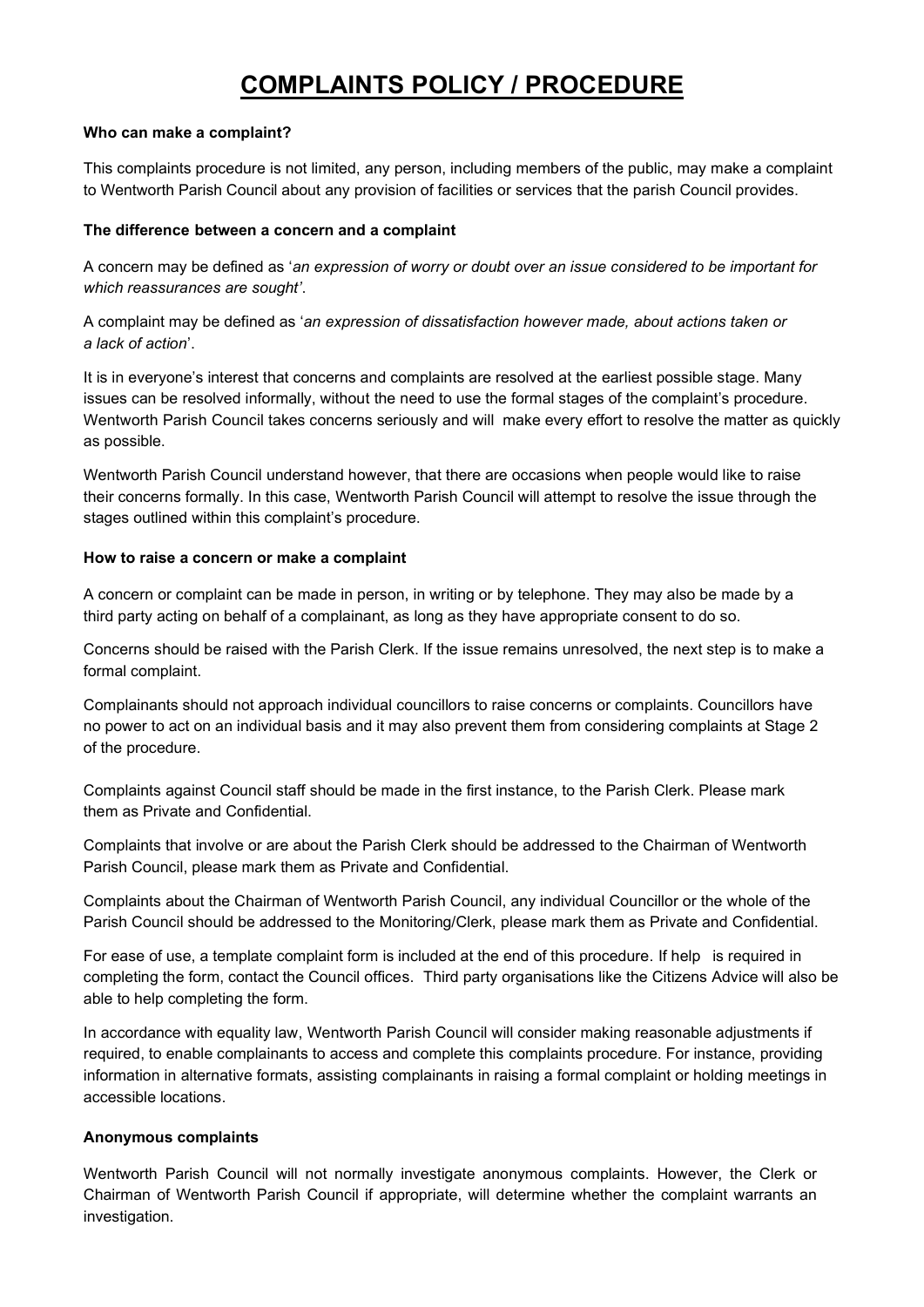## Scope of this Complaints Procedure

This procedure covers all complaints about any provision of community facilities or services by Wentworth Parish Council including those listed below.

| <b>Exceptions</b>            | Who to contact                                               |
|------------------------------|--------------------------------------------------------------|
| Highways                     | Concerns about highways, street lighting, waste/refuse       |
| <b>Street Lighting</b>       | collection, play areas should be directed to RMBC.           |
| Waste/Refuse Collection      |                                                              |
| Play Areas                   |                                                              |
| Staff grievances             | Complaints from staff will be dealt with under the Parish    |
|                              | Councils internal grievance procedures.                      |
| Staff conduct                | Complaints about staff will be dealt with under the Parish   |
|                              | Councils disciplinary procedures, if appropriate.            |
|                              | Complainants will not be informed of any disciplinary action |
|                              | taken against a staff member as a result of a complaint.     |
|                              | However, the complainant will be notified that the matter is |
|                              | being addressed.                                             |
| Complaints about services    | Providers should have their own complaints procedure to deal |
| provided by other providers  | with complaints about service. Please contact them direct.   |
| who may use Parish Council's |                                                              |
| premises or facilities       |                                                              |

If other bodies are investigating aspects of the complaint, for example the police, local authority (LA) this may impact on the Parish Council's ability to providing a timely response to the complainant.

If a complainant commences legal action against Wentworth Parish Council in relation to their complaint, the Parish Council will consider whether to suspend the complaints procedure in relation to their complaint until those legal proceedings have concluded.

## Resolving complaints

At each stage in the procedure, Wentworth Parish Council wants to resolve the complaint. If appropriate, the Parish Council will acknowledge that the complaint is upheld in whole or in part. In addition, the Parish Council may offer one or more of the following:

- an explanation;
- an admission that the situation could have been handled differently or better;
- an assurance that the Parish Council will try to ensure the event complained of will not recur; and
- an apology

## Withdrawal of a Complaint

If a complainant wants to withdraw their complaint, we will ask them to confirm this in writing.

## Stage 1

Formal complaints must be made to the Parish Clerk, via the parish office. This may be done in person, in writing (preferably on the Complaint Form), or by telephone.

The Clerk will record the date the complaint is received and will acknowledge receipt of the complaint in writing (either by letter or email) within 5 working days.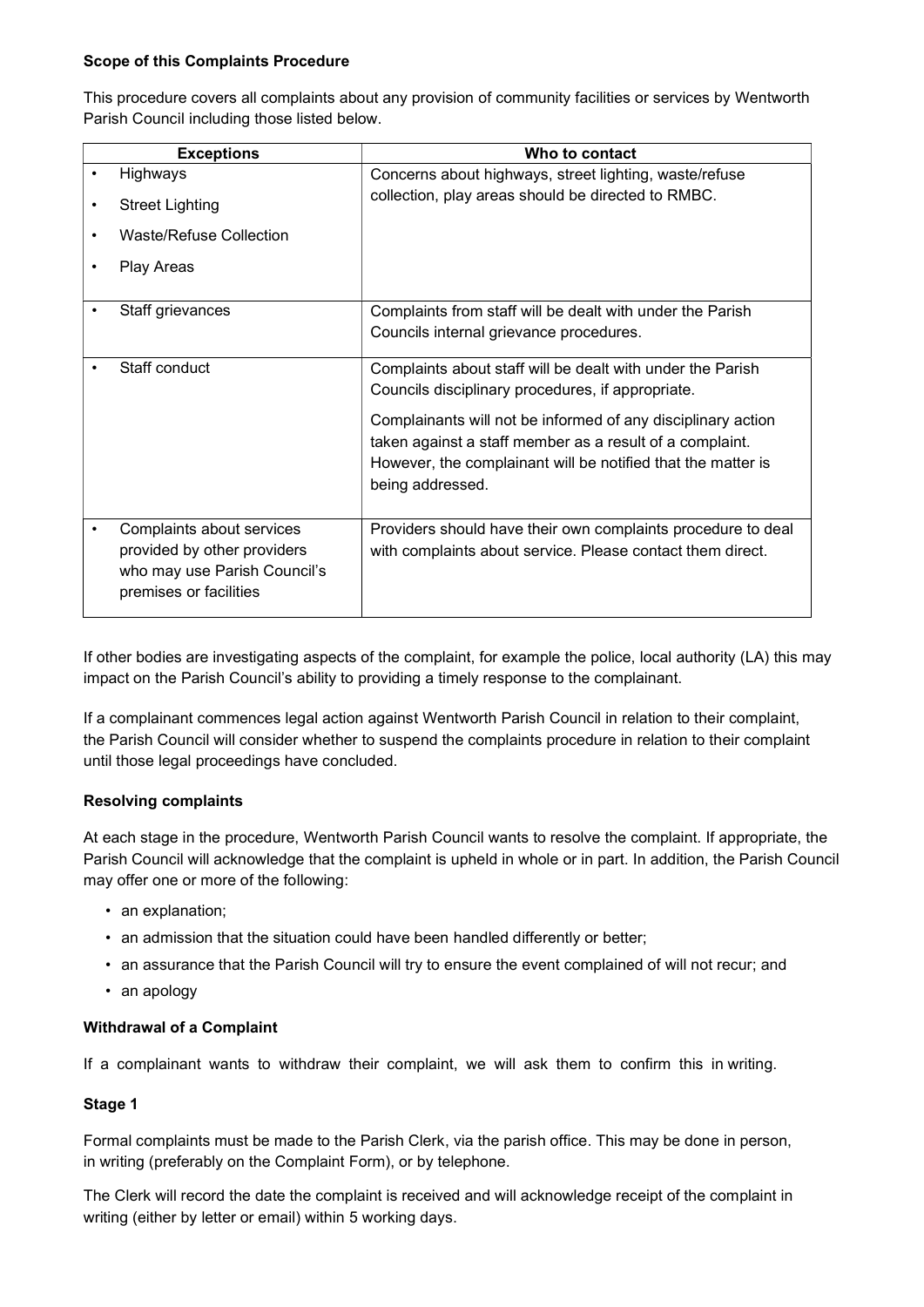Within this response, the Clerk will seek to clarify the nature of the complaint, ask what remains unresolved and what outcome the complainant would like to see. The Clerk can consider whether a face to face meeting is the most appropriate way of doing this.

During the investigation, the Clerk (or investigator) will:

- if necessary, interview those involved in the matter and/or those complained of, allowing them to be accompanied if they wish
- keep a written record of any meetings/interviews in relation to their investigation. Complaints

At the conclusion of their investigation, the Clerk will provide a formal written response within 20 working days of the date of receipt of the complaint.

If the Clerk is unable to meet this deadline, they will provide the complainant with an update and revised response date.

The Clerk will advise the complainant of how to escalate their complaint should they remain dissatisfied with the outcome of Stage 1.

If the complaint is about the Clerk, or a member of the Parish Council (including the Chair or Vice-Chair), a suitably skilled councillor will be appointed to complete all the actions at Stage 1.

Complaints about the Clerk or member of the Parish Council must be made to the Chairman of the Parish Council via the council office.

If the complaint is:

- jointly about the Chair and Vice Chair or
- the entire Parish Council or
- the majority of the Parish Council

Stage 1 will be considered by an independent investigator appointed by the Parish Council. At the conclusion of their investigation, the independent investigator will provide a formal written response.

## Stage 2

If the complainant is dissatisfied with the outcome at Stage 1 and wishes to take the matter further, they can escalate the complaint to Stage 2 – a meeting with the Clerk or members of the councils appointed complaints committee, which will be formed of the first three, impartial, councillors available. This is the final stage of the complaint's procedure.

A request to escalate to Stage 2 must be made to the Clerk, via the council office, within 10 working days of receipt of the Stage 1 response.

The Clerk will record the date the complaint is received and acknowledge receipt of the complaint in writing (either by letter or email) within 10 working days.

Requests received outside of this time frame will only be considered if exceptional circumstances apply.

The Clerk will write to the complainant to inform them of the date of the meeting. They will aim to convene a meeting within 10 working days of receipt of the Stage 2 request. If this is not possible, the Clerk will provide an anticipated date and keep the complainant informed.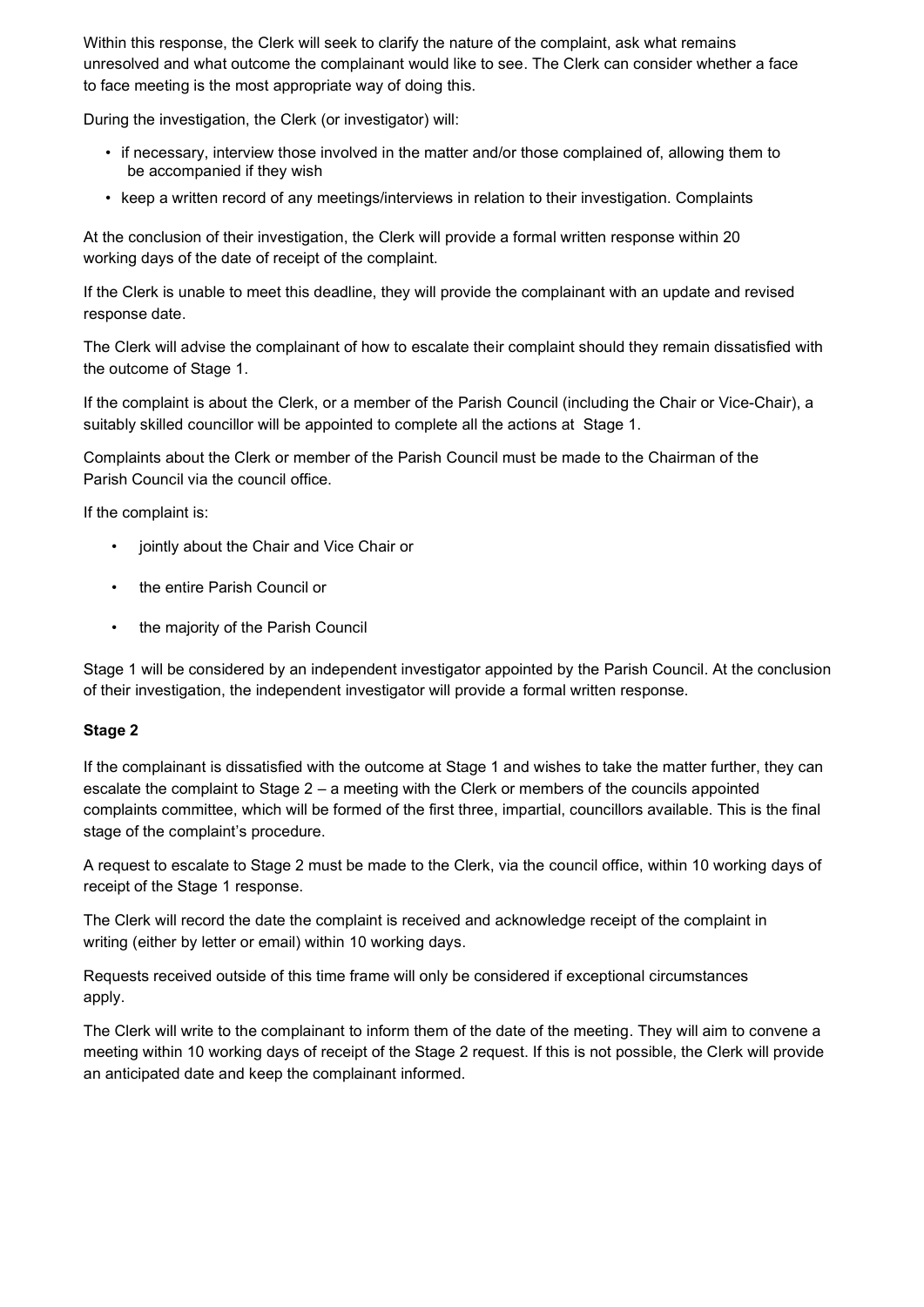If the complainant rejects the offer of three proposed dates, without good reason, the Clerk will decide when to hold the meeting. It will then proceed in the complainant's absence on the basis of written submissions from both parties.

The complaints committee will consist of at least three councillors with no prior involvement or knowledge of the complaint. Prior to the meeting, they will decide amongst themselves who will act as the Chair of the Complaints Committee. If there are fewer than three councillors from Wentworth Parish Council available, the Clerk will source any additional, independent councillors through another local parish or through Sheffield City Councils Democratic Services Team, in order to make up the committee. Alternatively, an entirely independent committee may be convened to hear the complaint at Stage 2.

The committee will decide whether to deal with the complaint by inviting parties to a meeting or through written representations, but in making their decision they will be sensitive to the complainant's needs.

If the complainant is invited to attend the meeting, they may bring someone along to provide support. This can be a relative or friend. Generally, the Parish Council do not encourage either party to bring legal representatives to the committee meeting. However, there may be occasions when legal representation is appropriate.

Representatives from the media are not permitted to attend.

At least 10 working days before the meeting, the Clerk will:

- confirm and notify the complainant of the date, time and venue of the meeting, ensuring that, if the complainant is invited, the dates are convenient to all parties and that the venue and proceedings are accessible
- request copies of any further written material to be submitted to the committee at least 7 working days before the meeting.

Any written material will be circulated to all parties at least 5 working days before the date of the meeting. The committee will not normally accept, as evidence, recordings of conversations that were obtained covertly and without the informed consent of all parties being recorded.

The committee will also not review any new complaints at this stage or consider evidence unrelated to the initial complaint to be included. New complaints must be dealt with from Stage 1 of the procedure.

The meeting will be held in private. Electronic recordings of meetings or conversations are not normally permitted unless a complainant's own disability or special needs require it. Prior knowledge and consent of all parties attending must be sought before meetings or conversations take place. Consent will be recorded in any minutes taken.

The committee will consider the complaint and all the evidence presented.

The committee can:

- uphold the complaint in whole or in part
- dismiss the complaint in whole or in part.

If the complaint is upheld in whole or in part, the committee will:

- decide on the appropriate action to be taken to resolve the complaint
- where appropriate, recommend changes to the parish's systems or procedures to prevent similar issues in the future.

The Chair of the Committee will provide the complainant and Wentworth Parish Council with a full explanation of their decision and the reason(s) for it, in writing, within 7 working days.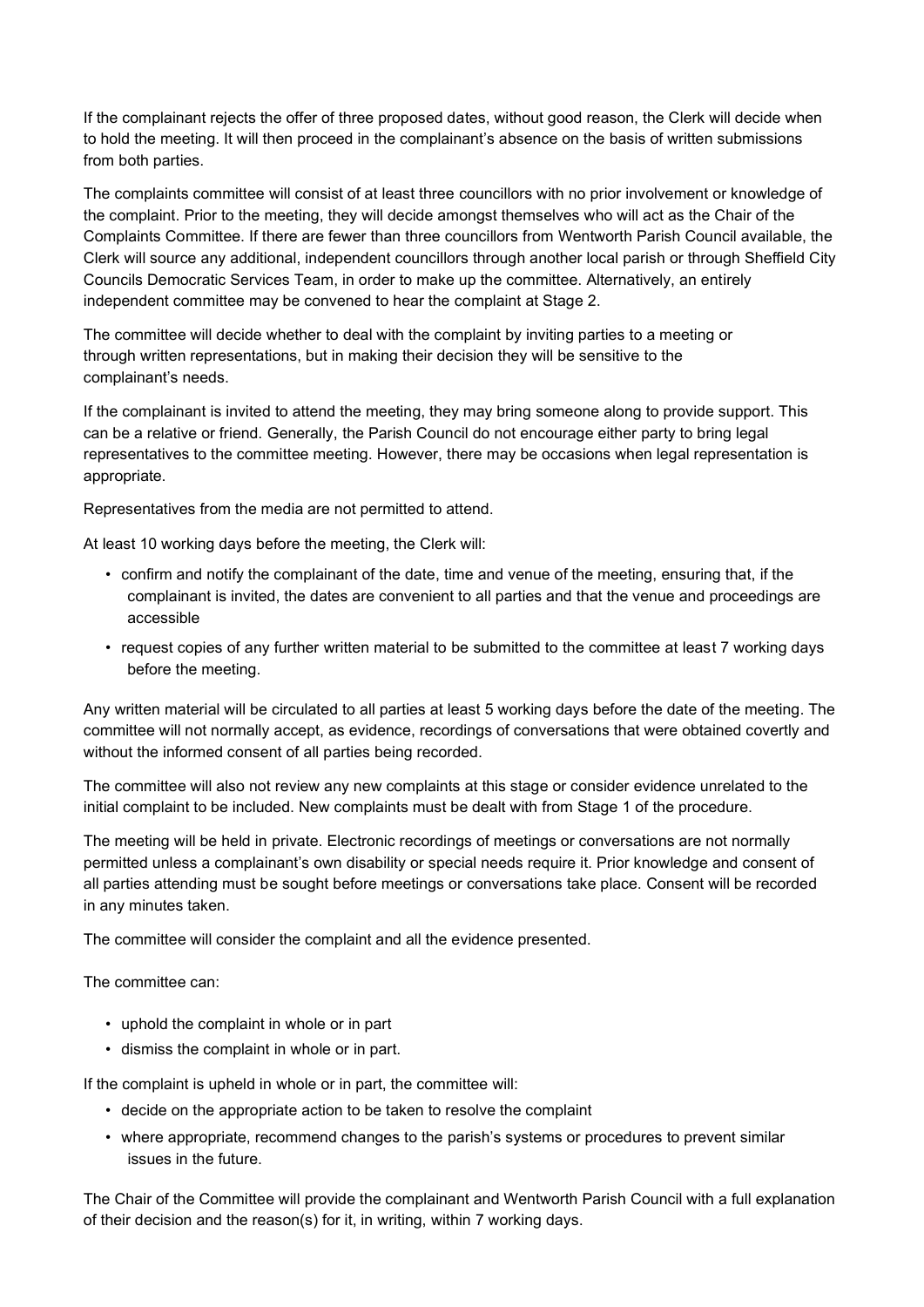If the complaint is:

- jointly about the Chair and Vice Chair or
- the entire Parish Council or
- the majority of the Parish Council

Stage 2 will be heard by a committee of independent councillors.

The response will detail any actions taken to investigate the complaint and provide a full explanation of the decision made and the reason(s) for it. Where appropriate, it will include details of actions Wentworth Parish Council will take to resolve the complaint.

The response will also advise the complainant of how to escalate their complaint should they remain dissatisfied.

## Next Steps

If the complainant believes the Parish Council did not handle their complaint in accordance with the published complaints procedure or they acted unlawfully or unreasonably in the exercise of their duties they can contact Rotherham Brough Councils Monitoring Officer after they have completed Stage 2.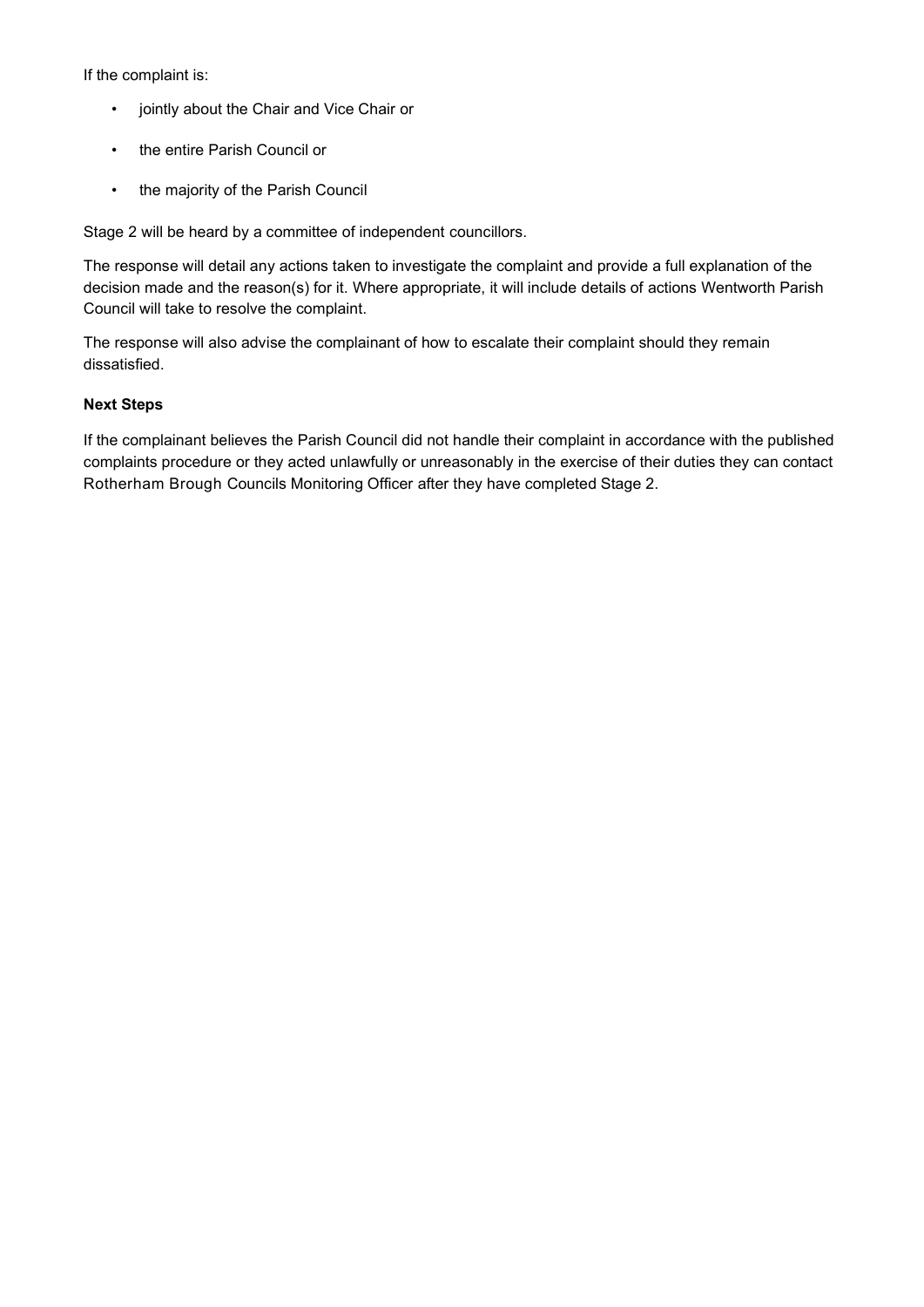## Complaint Form

Please complete and return to the Parish Clerk who will acknowledge receipt and explain what action will be taken.

| Your name:                                                                                                             |  |  |
|------------------------------------------------------------------------------------------------------------------------|--|--|
| <b>Address:</b>                                                                                                        |  |  |
|                                                                                                                        |  |  |
| Postcode:<br>Day time telephone number:<br>Evening telephone number:                                                   |  |  |
| Please give details of your complaint, including whether you have spoken to anybody at the<br>Parish Council about it. |  |  |
|                                                                                                                        |  |  |
|                                                                                                                        |  |  |
| What actions do you feel might resolve the problem at this stage?                                                      |  |  |
|                                                                                                                        |  |  |
| Are you attaching any paperwork? If so, please give details.                                                           |  |  |
|                                                                                                                        |  |  |
| Signature:                                                                                                             |  |  |
| Date:                                                                                                                  |  |  |
| <b>Official use</b>                                                                                                    |  |  |
| Date acknowledgement sent:                                                                                             |  |  |
| By who:                                                                                                                |  |  |
| <b>Complaint referred to:</b>                                                                                          |  |  |
| Date:                                                                                                                  |  |  |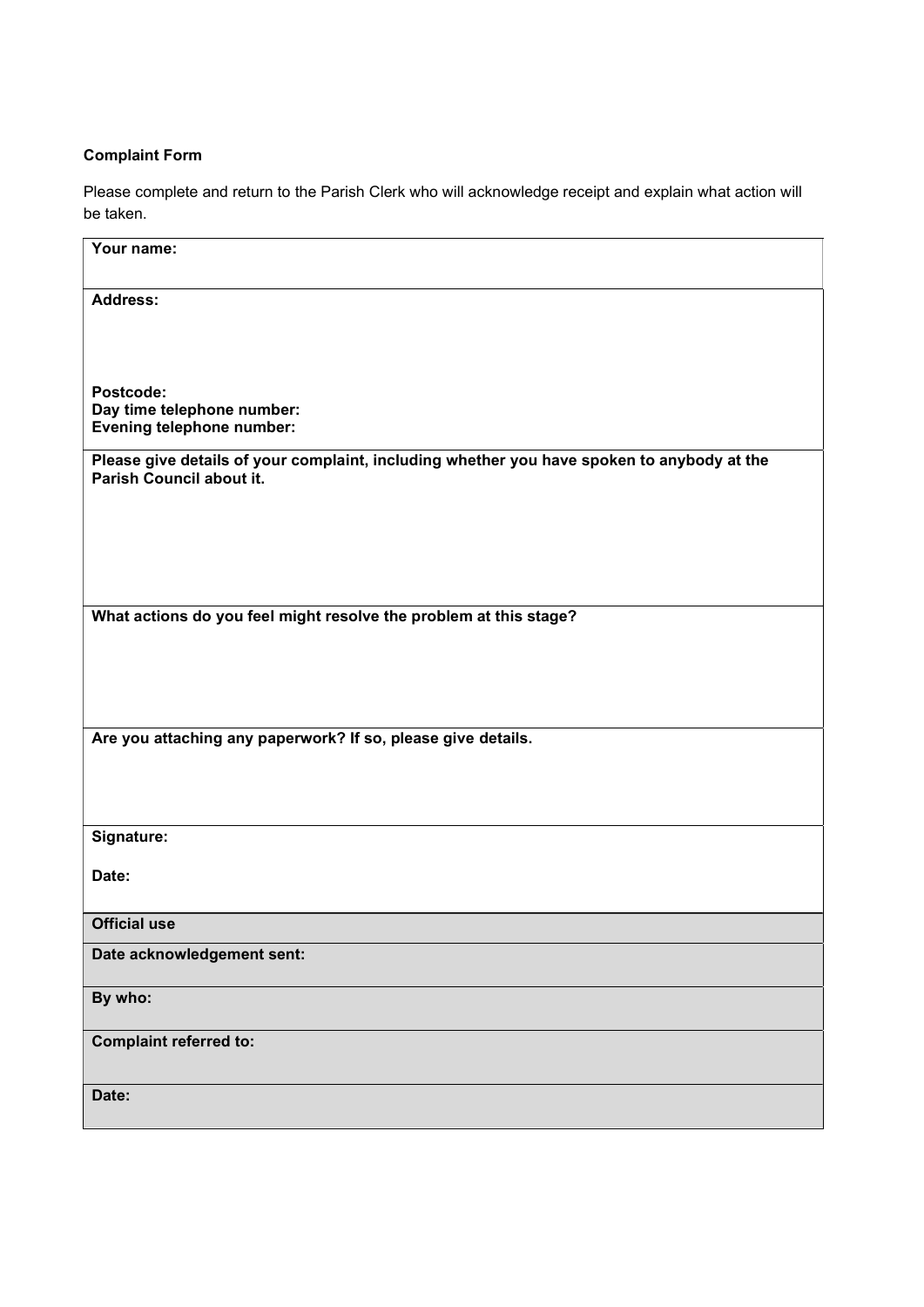## Roles and Responsibilities

## Complainant

The complainant will receive a more effective response to the complaint if they:

- explain the complaint in full as early as possible
- co-operate with the Parish Council in seeking a solution to the complaint
- respond promptly to requests for information or meetings or in agreeing the details of the complaint
- ask for assistance as needed
- treat all those involved in the complaint with respect
- refrain from publicising the details of their complaint on social media and respect confidentiality.

Complaints Co-ordinator (this could be the Clerk / designated complaints Parish Councillor or other staff member providing administrative support)

The complaints co-ordinator should:

- ensure that the complainant is fully updated at each stage of the procedure
- liaise with staff members, Clerk, parish council chairman, to ensure the smooth running of the complaints procedure
- be aware of issues regarding:
	- o sharing third party information

The Clerk is the contact point for the complainant and the committee and should:

- ensure that all people involved in the complaint procedure are aware of their legal rights and duties, including any under legislation relating to parish complaints, the Data Protection Act (DPA) 2018 and the General Data Protection Regulations (GDPR)
- set the date, time and venue of the meeting, ensuring that the dates are convenient to all parties (if they are invited to attend) and that the venue and proceedings are accessible
- collate any written material relevant to the complaint (for example; stage 1 paperwork, parish and complainant submissions) and send it to the parties in advance of the meeting within an agreed timescale
- record the proceedings
- circulate the minutes of the meeting
- notify all parties of the committee's decision.

## Committee Chair

The committee's chair, who is nominated in advance of the complaint meeting, should ensure that:

- both parties are asked (via the Clerk) to provide any additional information relating to the complaint by a specified date in advance of the meeting
- the meeting is conducted in an informal manner, is not adversarial, and that, if all parties are invited to attend, everyone is treated with respect and courtesy
- the remit of the committee is explained to the complainant
- written material is seen by everyone in attendance, provided it does not breach confidentiality or any individual's rights to privacy under GDPR.